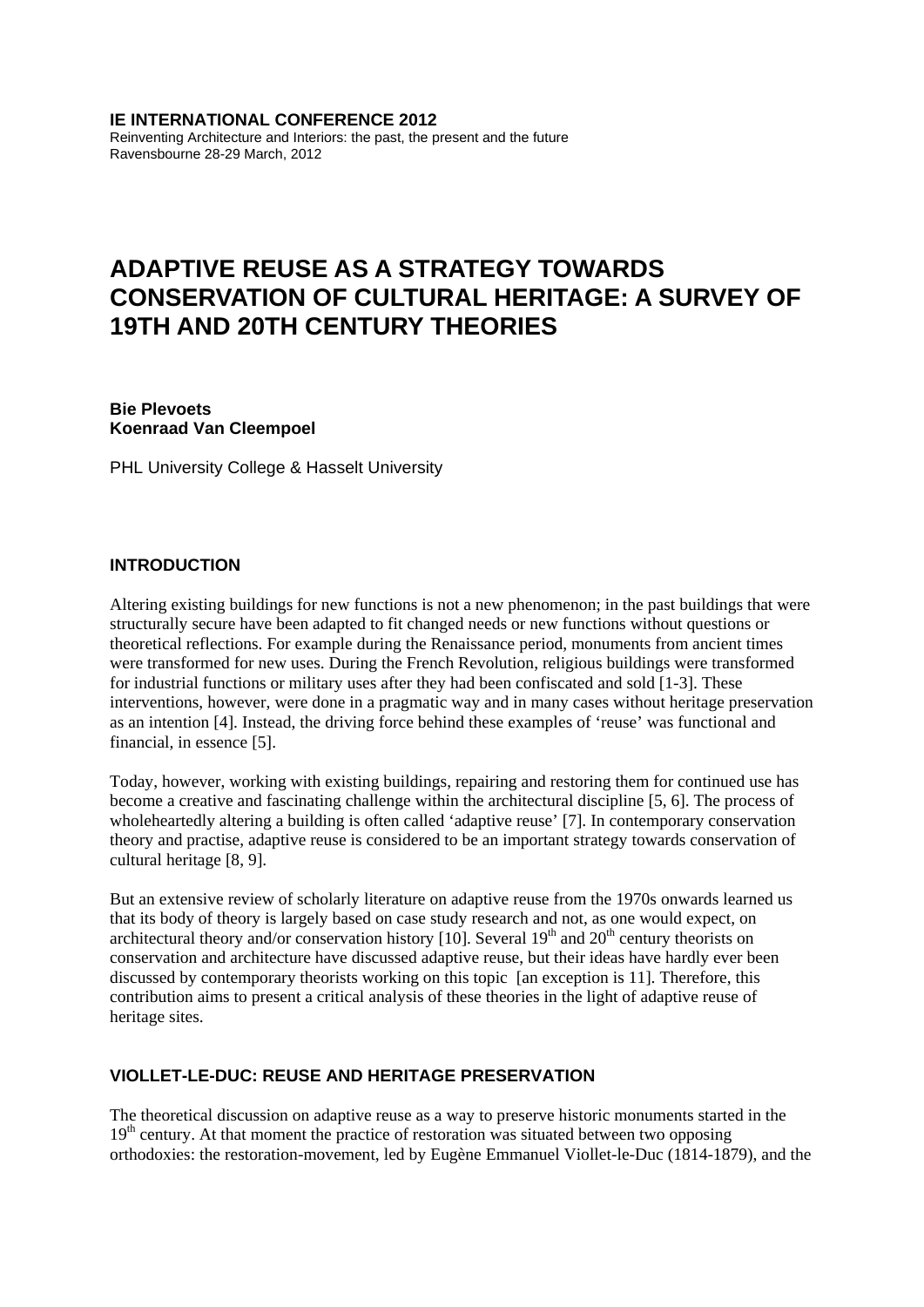anti-restoration movement, led by John Ruskin (1819-1900) and his pupil William Morris (1834 - 1896).

As an architect and chief inspector of monuments in France, Eugène Emmanuel Viollet-le-Duc (1814- 1879) had been involved in many restoration works of mostly Gothic buildings, among which the Notre Dame in Paris, the castle of Pierrefonds and the citadel of Carcassonne [12]. His interventions were often far-reaching, as he added for instance completely new parts to the building '*in the style of the original'* [13]. His work, however, has been criticized by his contemporaries and descendants. John Ruskin (1819-1900) for example describes this kind of stylistic restoration as '*a destruction accompanied with false description of the thing destroyed*' [14: 184].

Nevertheless, both Viollet-le-Duc's work and writings are particularly relevant to contemporary conservation when it comes to methodological issues and reuse of historic buildings. Concerning reuse of historic buildings, he states:

*… the best of all ways of preserving a building is to find a use for it, and then to satisfy so well the needs dictated by that use that there will never be any further need to make any further changes in the building. … In such circumstances, the best thing to do is to try to put oneself in the place of the original architect and try to imagine what he would do if he returned to earth and was handed the same kind of programs as have been given to us. Now, this sort of proceeding requires that the restorer be in possession of all the same resources as the original master – and that he proceeds as the original master did* [15: 222-223]. (1)

Viollet-le-Duc's ideas contrasted strongly with those of the anti-restoration movement who fought against the destruction of the historical authenticity of the buildings in favour of their protection, conservation and maintenance. Ruskin considered restoration '*the most total destruction which a building can suffer*' [14: 184]. According to him:

*It is impossible, as impossible as to raise the dead, to restore anything that has ever been great or beautiful in architecture… Do not let us talk then of restoration. The thing is a Lie from beginning to end...Take proper care of your monuments, and you will not need to restore them* [14: 184-186].

# **RIEGL AND THE INTRODUCTION OF THE USE-VALUE**

The conflict between these opposing theories on conservation, and the adherent opinions on adaptive reuse, have been discussed by Alois Riegl (1858-1905) in his essay "*Der Moderne Denkmalkultus: Sein Wesen und seine Entstehung"* [17]. He ascribes this conflict in theories to the different values which their proper adherences attributed to monuments. Riegl distinguished different types of values which he generally grouped as commemorative values – including age-value, historical value and intentional commemorative value - as opposed to present-day values - including use-value and artvalue (newness-value, relative art-value). (2)

Although different values can be found in one single monument, these values do often conflict with each other. He states: "*The contradiction between newness-value and age-value is at the centre of the controversy which rages over the treatment of monuments"* [18: 44]. (3)

On the one hand, the supporters of the restoration movement, inspired by Viollet-Le-Duc, rested essentially on the amalgamation of newness-value (unity of style) and historic value (originality of style), aiming to remove all traces of natural decay and restore every fragment to create a historic entity. On the other hand, supporters of the conservation movement, led by Ruskin and Morris, appreciated monuments exclusively for their age-value. For them, the incompleteness of an artefact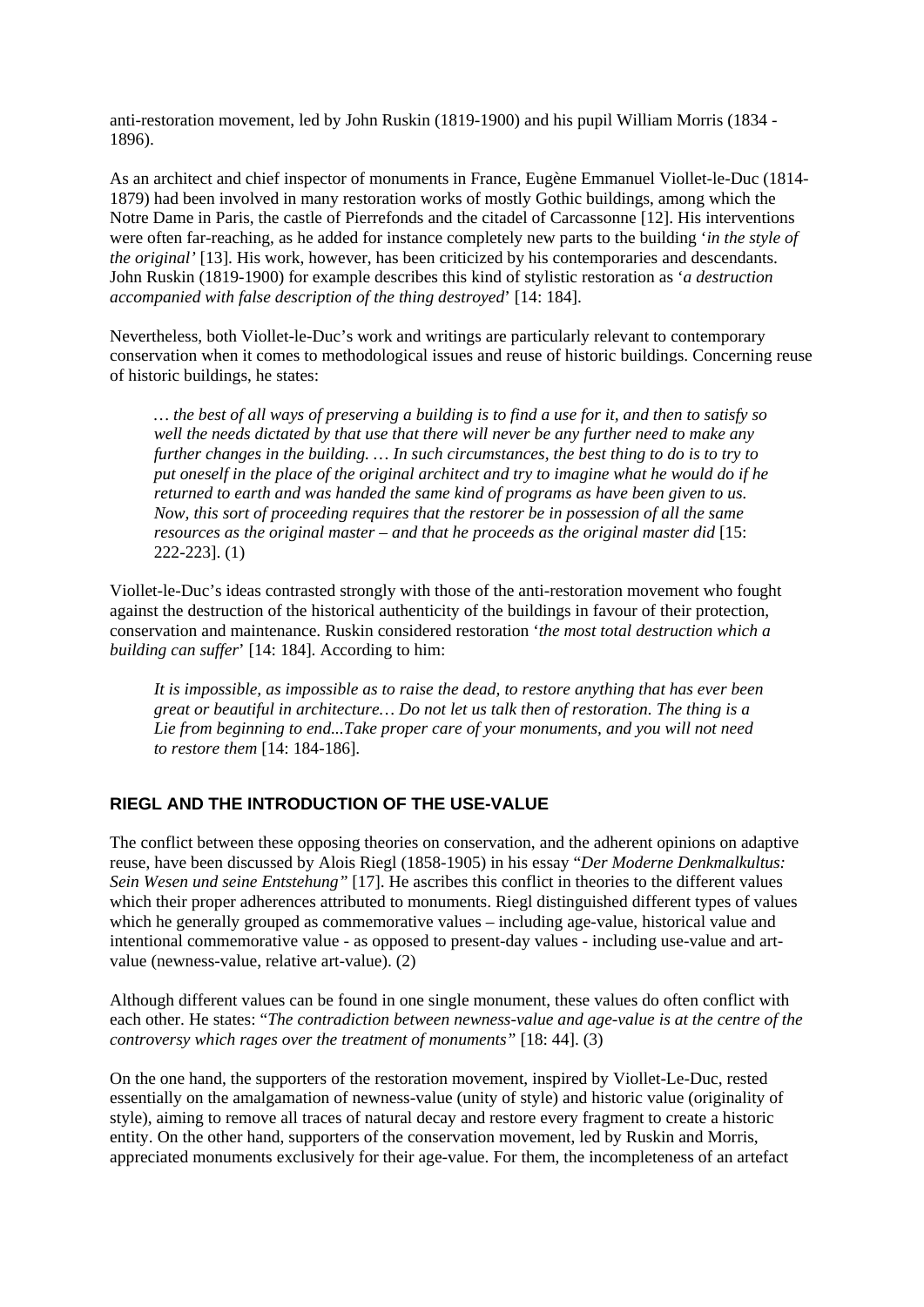should be preserved as traces of natural decay that testify to the fact that a monument was not created recently but at some point in the past.

Although Riegl is rather critical about the creative restorations executed in the  $19<sup>th</sup>$  century, by including the use-value in his assessment of monuments, he recognizes reuse of historic buildings as an intrinsic part of modern conservation.

*Where a monument has ceased to have use-value, the consideration of age-value has begun to prevail in its preservation. The situation is more complicated where the usevalue comes into play; most would prefer to regard a building in use as something sturdy rather than as something ages and decayed* [18: 44]. (4)

He points to the innumerable monuments that are still in use or that have received a new use in the course of history and says:

*an old building still in use must be maintained in such a condition that it can accommodate people without endangering life or health… [as such] practical considerations allow age-value only in a few exceptional cases* [18: 39]. (5)

Although Riegl's thinking has been considered of fundamental importance for the Austrian conservation policy, initially his international influence was rather limited as his writings were conceived in a very abstract and condensed form and were not easy to translate [12]. "*Der Moderne Denkmalkultus: Sein Wesen und seine Entstehung"* only was translated to English in its entirety in 1982 [18]; since then, Riegl's theory has often been cited in relation to value assessment [e.g. 19, 20, 21] and conservation theory [e.g. 12, 22] but has not received much attention in relation to adaptive reuse so far.

# **BOITO AND THE FORMAL ARCHITECTURAL RELATIONSHIP BETWEEN OLD AND NEW**

A few years before Riegl published his essay on monuments, Camillo Boito (1836-1914) presented his paper "*Questioni pratiche di belle arti, restauri,,concorsi, legislazione, professione, insegnamento"* in which he gives practical guidelines for the restoration of historic buildings [23]. He too, compared Viollet-le-Duc and Ruskin and is critical of both. In Viollet-le-Duc's approach, he fears a loss of the material authenticity of the building, while in Ruskin's thinking he dismisses the concept of advocating decay in favour of restoration [12]. Instead, Boito finds that the restoration method should depend on the individual circumstances of the monument. He distinguishes three methodologies which he calls 'archaeological restoration' (for antique monuments), 'picturesque restoration' (for medieval monuments) and 'architectural restoration' (for Renaissance and other monuments). Moreover, he presents eight principles to restore a building. He states, for example, that a monument should be consolidated rather than repaired, and repaired rather than restored. In case restorations or additions are necessary, he also describes how modern interventions may be done in such a way so that they can be recognized as such to avoid misunderstandings about the historic and artistic value of the building [24].

Although Boito does not mention reuse of buildings in particular in his writings, his ideas are extremely relevant in relation to adaptive reuse as he describes several possible approaches how to deal with alterations and additions to historic buildings. As such, his principles can be recognized in many projects of adaptive reuse from the beginning of the  $20<sup>th</sup>$  century onwards up to date.

# **THE AFTERMATH OF THE FIRST WOLD WAR: MODERN CONSERVATION VERSUS MODERN ARCHITECTURE**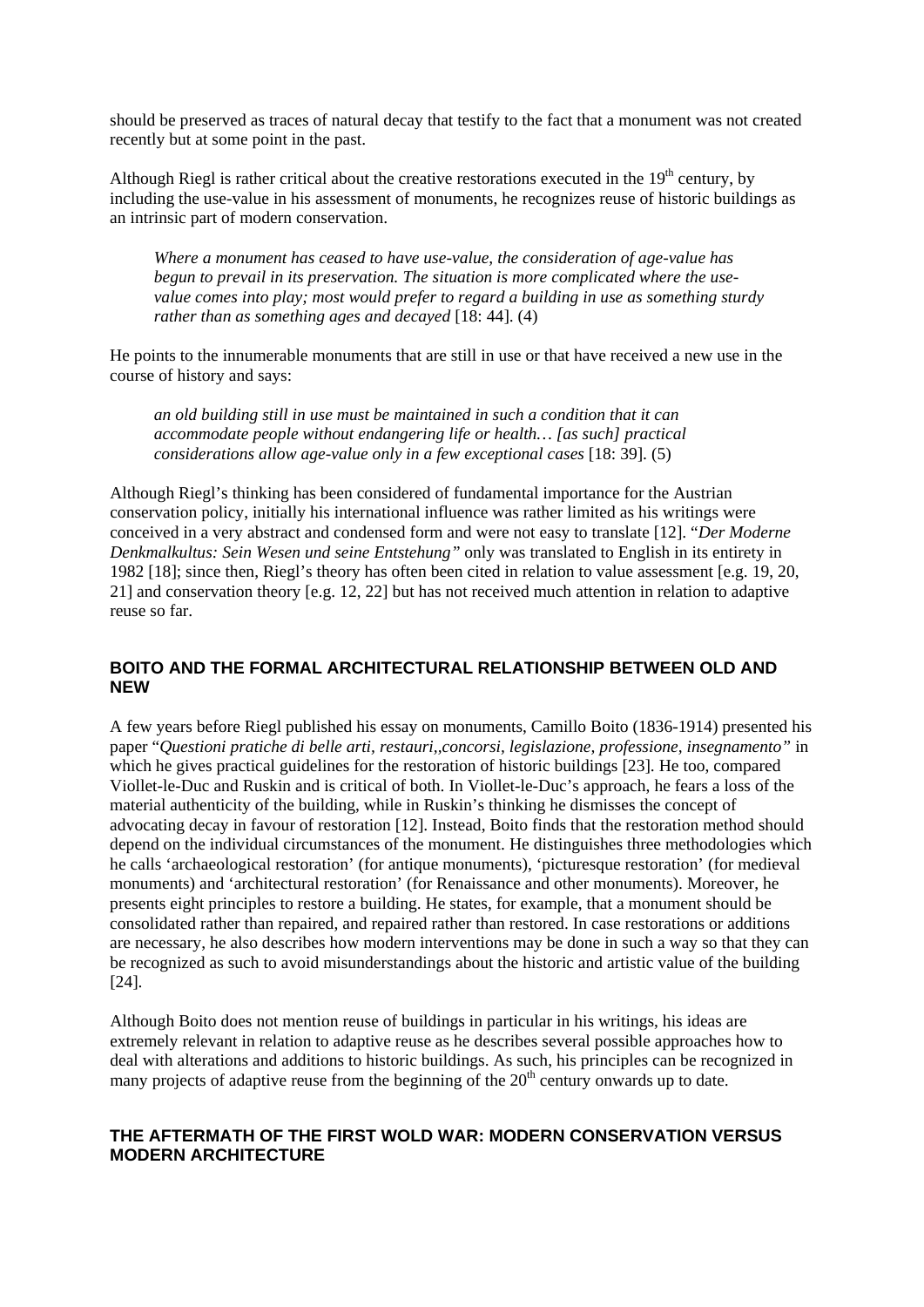Contrary to Riegl, the influence of Boito's thinking on the Italian and international conservation practice was very strong. For example, his ideas have been the basis for the Athens Charter in 1931, the first international document to promote modern conservation policy [12]. This charter was the result of a meeting of the International Museum Office, which had been established after the First World War to discuss the problems related to heritage conservation. In general, the charter denounces stylistic restorations in favour of regular and permanent maintenance. About adaptive reuse it says: "*the Conference recommends that the occupation of buildings, which ensures the continuity of their life, should be maintained but that they should be used for a purpose which respects their historic or artistic character"* [25, article 1].

Conversely, the destructions of the war also created an opportunity for modernist architects to apply their ideas not only on the individual building but also on the urban scale. As such, city planning has been the subject of the fourth CIAM congress that was organised in 1933, also in Athens. Participants present at the congress analysed the problems of 33 cities and proposed a set of 'statements' for the creation of the ideal modern city. Their analyses and conclusions were based on the division of the ideal modern city in four main functions: dwellings, recreation, work and transportation [26]. Concerning historic parts of the city, the CIAM states:

*Historic objects (separate monuments or sectors of the city) must be retained: - When its existence is not bought at the price of bad living conditions for the population that is compelled to live in it. - When the opportunity is afforded to remove its restricting influence on development by the diversion of traffic round it or the shifting of the focal point. An aesthetic adaptation of new parts of the city to the historic area has a catastrophic effect on the development of a city and is in no way to be desired. By the demolition of slum dwellings surrounding the historic monuments, green areas can be created, which improve the hygienic conditions in those areas* [27].

As such, a clear split emerged between conservation on the one hand, and architecture at the other hand.

# **ADAPTIVE REUSE AS A FASCINATING ARCHITECTURAL PROJECT**

Within the conservation discipline, the post-war era was not only a moment to discuss the principles and techniques of modern conservation, but also to discuss the meaning and scope of 'cultural heritage'. Until the  $19<sup>th</sup>$  century, the notion of heritage was limited to antique and medieval buildings but due to the destructions of the two world wars, awareness grew about the value of buildings of other periods and typologies including vernacular architecture, industrial buildings and even complete historic cities [22]. As the conservation practice had to deal with these 'new types of heritage', interest for adaptive reuse as a methodology towards conservation grew. In 1964, The Venice Charter points to the importance of adaptive reuse within the conservation practice saying saying that "*the conservation of monuments is always facilitated by making use of them for some socially useful purpose*" [28, article 5].

Within the architectural discipline, a growing interest emerged in conservation of old buildings as a reaction to their increased demolishment in favour of new construction [29]. Where during the first half of the  $20<sup>th</sup>$  century architects aspired to create new buildings which completely broke with traditional building, during the second half of the  $20<sup>th</sup>$  century architects started to consider working with historic buildings as an interesting challenge and made it an important aspect of their work. Carlo Scarpa, Raphaël Moneo, Herzog & de Meuron are examples of such architects. Hence, from the 1970s onwards, adaptive reuse has been a key subject for many conferences on architecture and conservation, resulting in a considerable body of scholarly literature [for an overview see 10].

#### **CONCLUSION**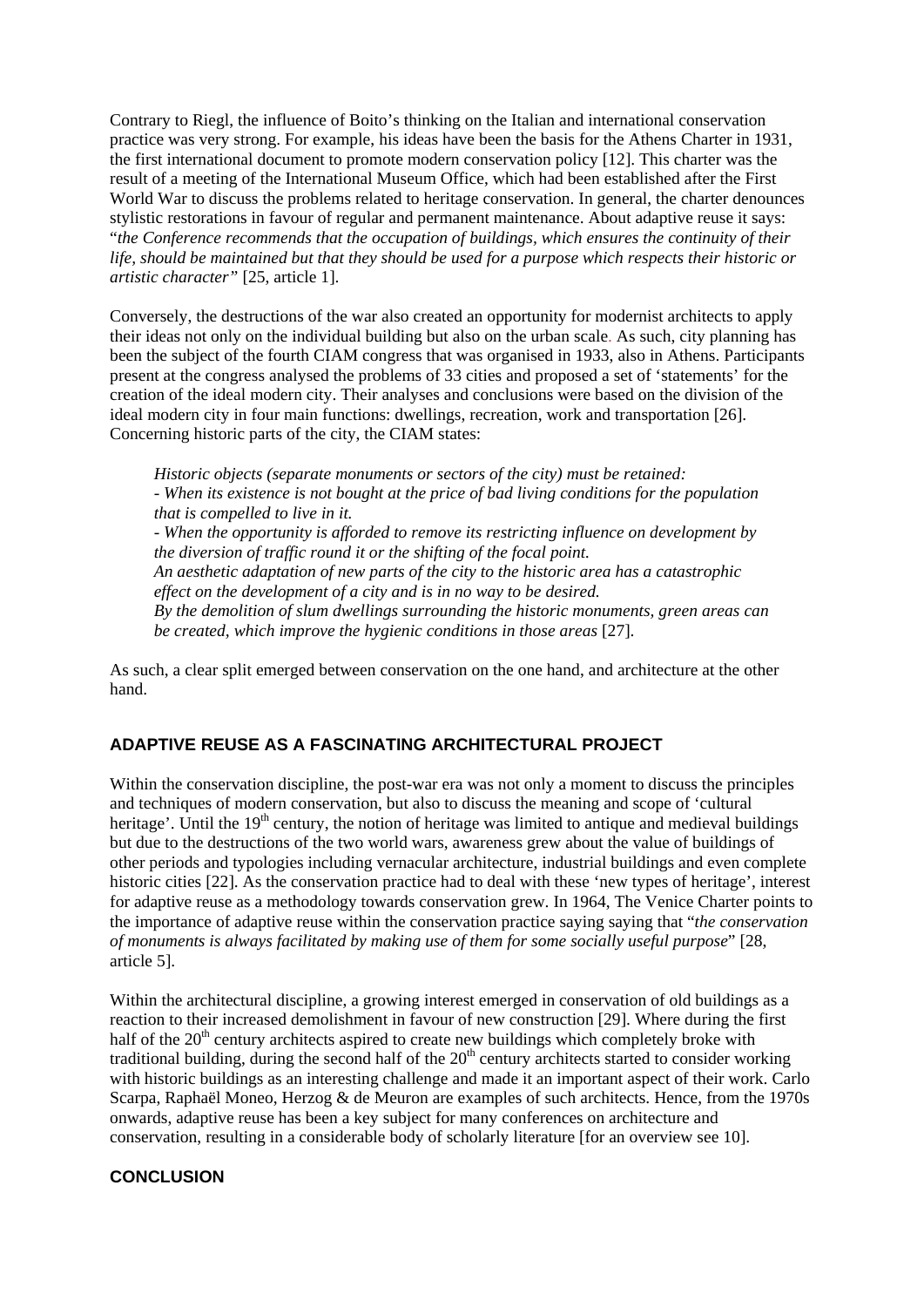Until the  $19<sup>th</sup>$  century, architecture and conservation were converging disciplines. During the Renaissance for example, architects were involved in the construction of new buildings as well as in the adaptation of ancient structures. Although preservation mainly was done because of utilitarian considerations, for many buildings the very fact of their continued use was the reason for their preservation [4]. In the  $19<sup>th</sup>$  century, Viollet-le-Duc and Morris both played a major role in the development of the first theories on conservation as well as in the field of contemporary architecture (which at that moment basically consisted out of buildings in neo-gothic style). During the first half of the  $20<sup>th</sup>$  century however, an opposition arose between architecture and conservation. While modern conservation dealt with issues of 'scientific restoration' (cf. Boito) and 'value-assessment' (cf. Riegl) aiming to conserve the remaining historic fabric of the post-war-period, modern architecture showed a strong believe in the future and new technics that would improve the quality of life. It considered existing architecture as not able to satisfy current needs and demands. From the 1960s onwards, architecture and conservation moved closer to one another again. Architects showed interest in working with historic buildings while conservators saw reuse of historic buildings as an important aspect of their preservation. Currently, adaptive reuse is emancipating to become a proper discipline within the broader field of architectural conservation. A (re)reading of the architectural and conservation theories which we discussed in this paper within the context of adaptive reuse may contribute to the intellectual foundation of this discipline and may provide a valuable input to the wider discussion on adaptive reuse theory and practise in the future.

#### **NOTES**

(1) … le meilleur moyen pour conserver une édifice, c'est de lui trouver une destination, et de satisfaire si bien à tous les besoins que commande cette destination, qu'il n'y ait pas lieu d'y faire des changements. … Dans les circonstances pareilles, le mieux est de se mettre à la place de l'architecte primitive et de supposer ce qu'il ferait, si, revenant au monde, on lui posait les programmes qui nous sont poses à nous-mêmes. Mais on comprend qu'alors il faut posséder toutes les ressources que possédaient ces maîtres anciens, qu'il faut procéder comme ils procédaient eux-mêmes [16 : 31].

(2) *Erinnerungswerte:* commemorative values *Alterswert:* age-value *Historische Wert:* historical value *Gewollte Erinnerunswert:* intentional commemorative value *Gegenwartswerte:* present-day values *Gebrauchswert:* use-value *Kunstwert:* art-value *Neuheitswert:* newness-value *relative Kunstwert:* relative art-value [17]

(3) Der Gegensatz zwischen Neuheitswert und Alterswert steht hierbei durchaus im Mittelpunkt der Kontroverse, die gegenwärtig teilweise in den schärfsten Formen um die Denkmalbehandlung geführt wird [17: 179-180].

(4) Wo es sich um Denkmale handelt, die keinen Gebrauchswert mehr besitzen, ist es auch dem Alterswerte bereits überwiegend gelungen, seine Prinzipien der Denkmalbehandlung durchzusetzen. Anders steht es aber dort, wo zugleich die Anforderungen des Gebrauchswertes mitspielen: denn alles im Gebrauch Stehende will auch heute noch in den Augen des großen Mehrzahl jung und kräftig, im Werdezustande erscheinen und die Spuren des Alters, der Auflösung, des Versagens der Kräfte verleugnen [17: 180].

(5) Ein altes Gebäude, das heute noch in praktischer Verwendung steht, in solchem Zustande erhalten bleiben, daß es Menschen ohne Gefährdung der Sicherheit ihres Lebens oder ihrer Gesundheit beherbergen kann ... Die praktische Realisierung dieser Forderung ist aber doch nur in verhältnismäig wenigen Ausnahmefällen möglich; denn es erheben sich dagegen ganz und gar unüberwindliche Schwierigkeiten [17: 174-175].

#### **REFERENCES**

- [1] Linters, A. (2006) 'Réflechissez avant d'agir', *Revue du Patrimoine Culturel Européen*, 2006/1: p. 4-12.
- [2] Dubois, M.(1998) 'Hergebruik van gebouwen in Europees perspectief'*, kunsttijdschrift Vlaanderen. Het hergebruik van gebouwen*, 271/3: p. 121-127.